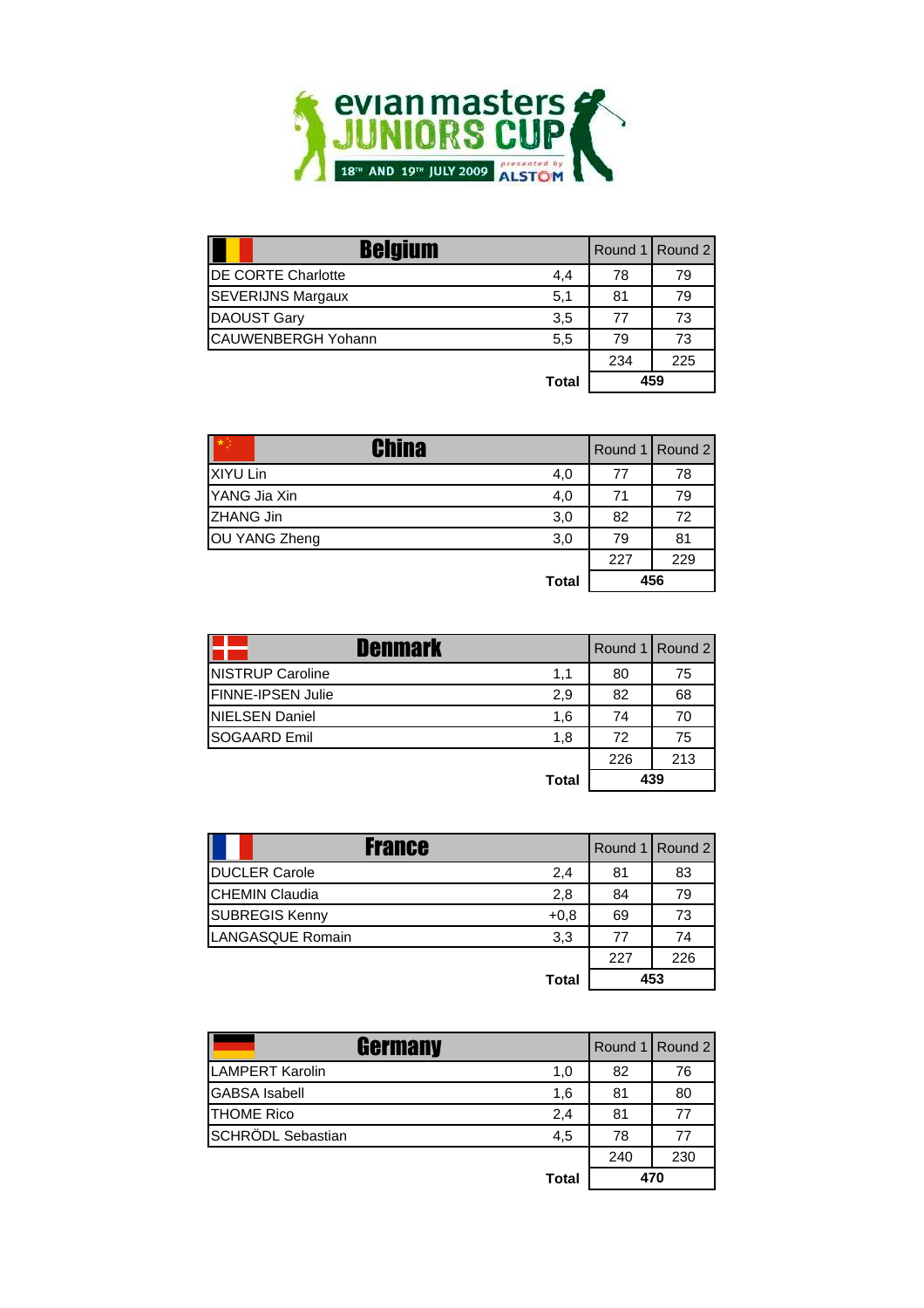| <b>India</b><br>◎    |              |     | Round 1 Round 2 |
|----------------------|--------------|-----|-----------------|
| <b>SINGH Gurbani</b> | 3,0          | 78  | 80              |
| <b>PHADKE Raksha</b> | 7,0          | 90  | 85              |
| <b>CHADHA Ankur</b>  | 3,0          | 82  | 79              |
| <b>RAVI Rahul</b>    | 3,0          | 78  | 72              |
|                      |              | 238 | 231             |
|                      | <b>Total</b> |     | 469             |

| <b>Indonesia</b>                      |     | Round 1 Round 2 |
|---------------------------------------|-----|-----------------|
| WIYAWA Tatiana Jaqueline<br>10,0      | 81  | 74              |
| <b>AMANI Putri Aisyah</b><br>10,0     | 85  | 77              |
| SURYA IRAWAN Jordan<br>10,0           | 82  | 82              |
| <b>SOETARSO Fadhli Rahman</b><br>10,0 | 87  | 79              |
|                                       | 248 | 230             |
| <b>Total</b>                          |     | 478             |

| <b>Italy</b>                    |              |     | Round 1 Round 2 |
|---------------------------------|--------------|-----|-----------------|
| <b>CANTARINI Maria-Vittoria</b> | 3,1          | 79  | 82              |
| <b>LITI Roberta</b>             | 3,5          | 76  | 77              |
| <b>BOTTA Luigi</b>              | 0,9          | 75  | 70              |
| <b>GUBERNARI Giordano</b>       | 3,6          | 76  | 76              |
|                                 |              | 227 | 223             |
|                                 | <b>Total</b> |     | 450             |

| Japan                   |              |     | Round 1 Round 2 |
|-------------------------|--------------|-----|-----------------|
| <b>KONO Mio</b>         | 1,0          | 88  | 81              |
| <b>TAKAHASHI Megumi</b> | 2,8          | 72  | 68              |
| TOGE Jo                 | 1,5          | 84  | 77              |
| <b>ISO Yuta</b>         | 3,9          | 71  | 83              |
|                         |              | 227 | 226             |
|                         | <b>Total</b> |     | 453             |

| Mexico<br>٠              |              |     | Round 1 Round 2 |
|--------------------------|--------------|-----|-----------------|
| <b>AZCUE Natalia</b>     | 6,9          | 77  | 78              |
| <b>MAURER Maria Jose</b> | 7,9          | 85  | 77              |
| LOPEZ Santiago           | 6,9          | 81  | 77              |
| <b>ARGUELLES Julio</b>   | 7.6          | 74  | 79              |
|                          |              | 232 | 232             |
|                          | <b>Total</b> |     | 464             |

| <b>Netherlands</b>        |       |     | Round 1 Round 2 |
|---------------------------|-------|-----|-----------------|
| <b>PUTS Charlotte</b>     | 4,6   | 81  | 82              |
| <b>DAMEN Caroline</b>     | 7,1   | 91  | 85              |
| <b>VAN KLAVEREN Devon</b> | 6,3   | 89  | 84              |
| <b>BAARSLAG Bram</b>      | 7,4   | 85  | 76              |
|                           |       | 255 | 242             |
|                           | Total |     | 497             |